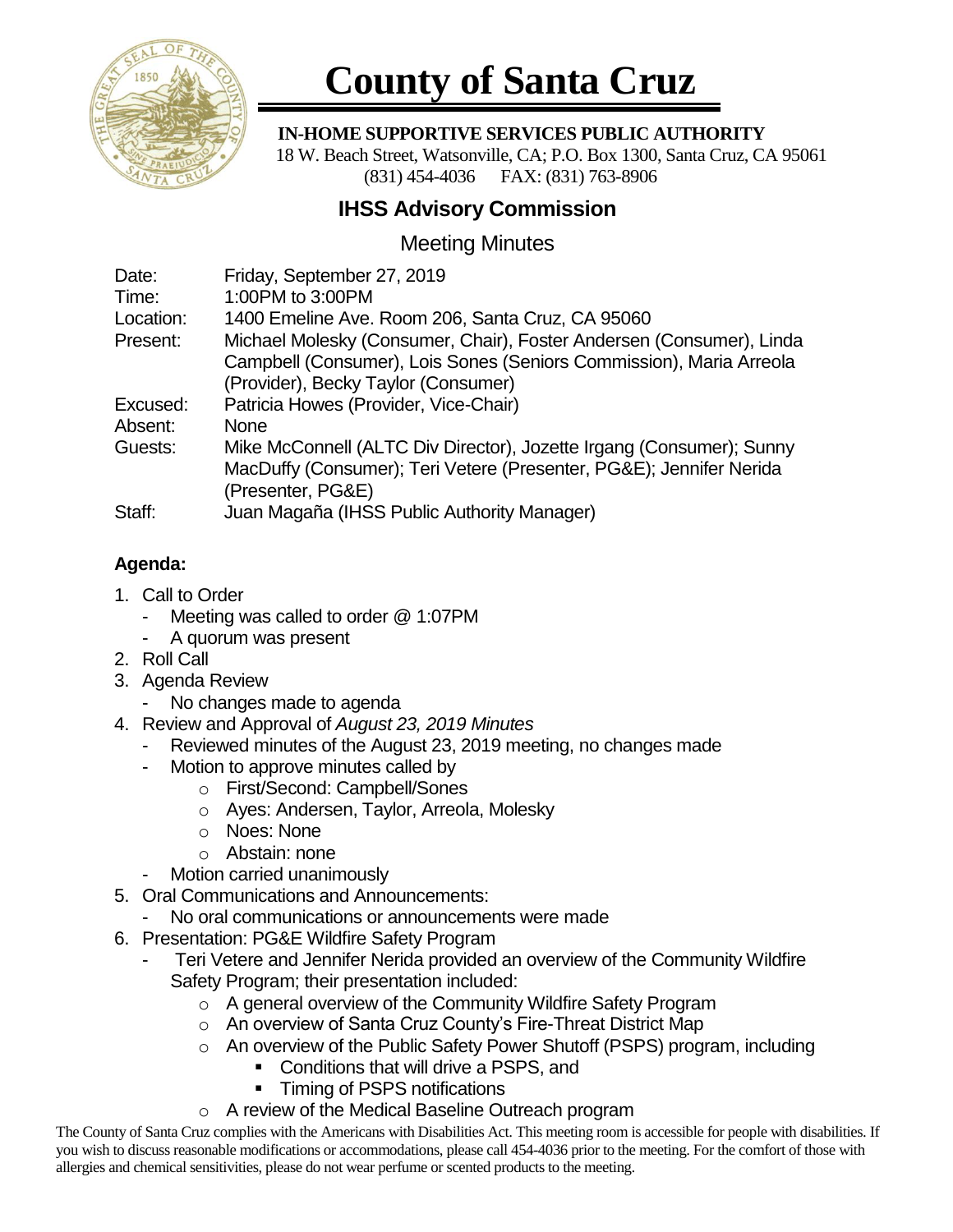- o Resources for county residents
- 7. Correspondence
	- No correspondence was provided
- 8. Updates/Housekeeping
	- a. Topics & Speakers
		- Staff reported that the guest speaker for October's meeting will be John Beleutz from Health Project Center
		- Sones reported that she has been in contact with San Francisco County's Homebridge program and they are interested in speaking to our commission; the commission agreed to have them speak at the November meeting. Sones to provide the contact info for Homebridge to staff.
	- b. Commission Vacancies
		- Staff reported on the following vacancies
			- $\circ$  Consumers (current or past) 2 vacancies
			- o Commission or representative of community agency that works with seniors and/or disabled individuals that promotes IHSS goals – 2 vacancies
- 9. Draft: 2020 Commission Meeting Schedule (Staff)
	- A copy of the draft 2020 Commission Meeting schedule was included in the meeting packet
	- The draft schedule was created based on the approved meeting dates (fourth Friday of the month, no meeting in July and December) with one exception – in November the fourth Friday of the month falls on a county holiday (day after Thanksgiving), so the November meeting was moved to the third Friday (November 20<sup>th</sup>).
	- Motion to approve meeting schedule was called by:
		- o First/Second: Taylor/Sones
		- o Ayes: Andersen, Arreola, Campbell, Molesky
		- o Noes: none
		- o Abstain: none
	- Motion carried unanimously
- 10. Joint Commission Meeting Follow Up (Staff)
	- Staff received an inquiry from the Commissions Coordinator (Kaite McGrew) wanting to know if the IHSS Advisory Commission was going to take on one the three topics from the Joint Commission Retreat. The three topics were Emergency Preparedness, Affordable, Reliable Transportation and Lack of Providers.
	- The commissions coordinator assured staff that Emergency Preparedness and Transportation would be taken on by the Seniors Commission and Commission on Disabilities; so, the only issue left would be Lack of Providers.
	- Staff inquired on their input regarding this
	- Sones mentioned that she too was approached by the Commissions Coordinator regarding this and was informed that the next steps would be to form ad hoc subcommittees for each topic; the chair would need to appointment members to each subcommittee.
	- The commission members had a lengthy discussion regarding this and agreed to keep an eye on all three topics and add them as future agenda items as the commission comes across issues related to Emergency Preparedness, Affordable, Reliable Transportation and Lack of Providers.
- 11.Training Workgroup (Chair)
	- This item to be held for the October 2019 meeting.
- 12.Biennial Report (Chair)